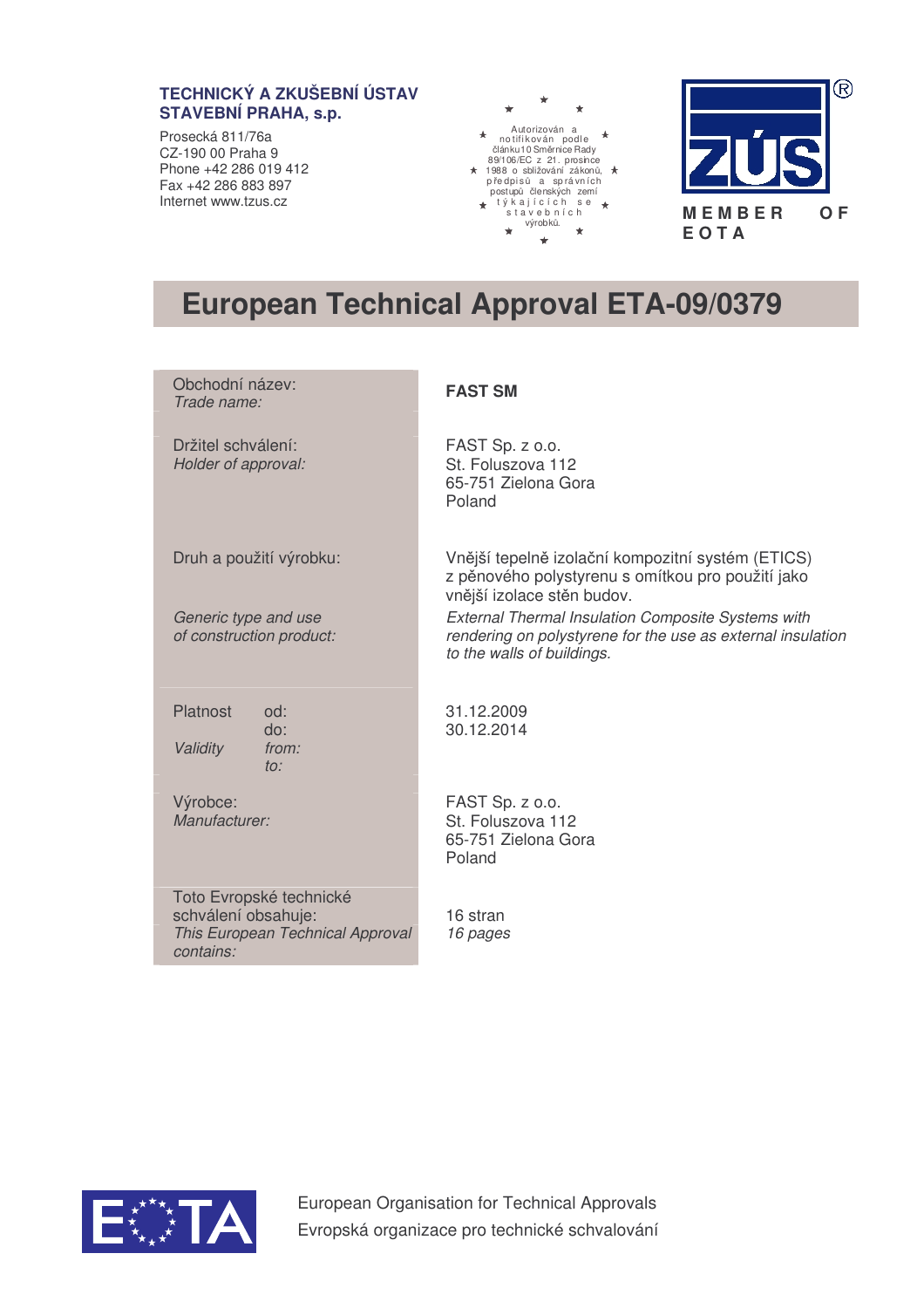# **I LEGAL BASES AND GENERAL CONDITIONS**

- 1 This European Technical Approval is issued by the Technical and Test Institute for Construction Prague (Technický a zkušební ústav stavební Praha, s.p.) in accordance with:
	- − Council Directive 89/106/EEC of 21 December 1988 on the approximation of laws, regulations and administrative provisions of Member States relating to construction products<sup>1</sup>, as amended by the Council Directive  $93/68/EEC<sup>2</sup>$  and Regulation (EC) No. 1882/2003 3
	- − Government Decree No. 190/2002 Coll. 4 , as amended
	- − Common Procedural Rules for Requesting, Preparing and Granting European Technical Approvals set out in the Annex to Commission Decision 94/23/EC5
	- − Guideline for European Technical Approval of "External Thermal Insulation Composite Systems with rendering" ETAG No. 004, edition March 2000
- 2 The Technical and Test Institute for Construction Prague is authorised to check whether the provisions of this European Technical Approval are met. Checking may take place in the manufacturing plant. Nevertheless, the responsibility for the conformity of the products to the European Technical Approval and for their fitness for the intended use remains with the holder of the European Technical Approval.
- 3 This European Technical Approval is not to be transferred to manufacturers or agents of manufacturers other than those indicated on page 1, or manufacturing plants other than those laid down in the context of this European Technical Approval.
- 4 This European Technical Approval may be withdrawn by the Technical and Test Institute for Construction Prague pursuant to information of the Commission according to Article 5.1 of Council Directive 89/106/EEC in particular.
- 5 Reproduction of this European Technical Approval including transmission by electronic means shall be in full. However, partial reproduction can be made with written consent of the Technical and Test Institute for Construction Prague. In this case, partial reproduction has to be designated as such. Texts and drawings in advertising brochures shall not contradict or misuse the European Technical Approval.
- 6 The European Technical Approval is issued by the approval body in its official language. This version fully corresponds to the version circulated within EOTA. Translations into other languages have to be designated as such.

<sup>1</sup> Official Journal of the European Communities N°L 40, 11.02.1989, p. 12<br>2 Official Journal of the European Communities N°L 220, 30.08.1993, p. 1.

<sup>2</sup> Official Journal of the European Communities N°L 220, 30.08.1993, p. 1

<sup>3</sup> Official Journal of the European Communities N°L 284, 31.10.2003, p. 1

<sup>4</sup> Collection of Laws of the Czech Republic Vol. 79 No. 190, 21/5/2002

<sup>5</sup> Official Journal of the European Communities N°L 17, 20.01.1994, p. 34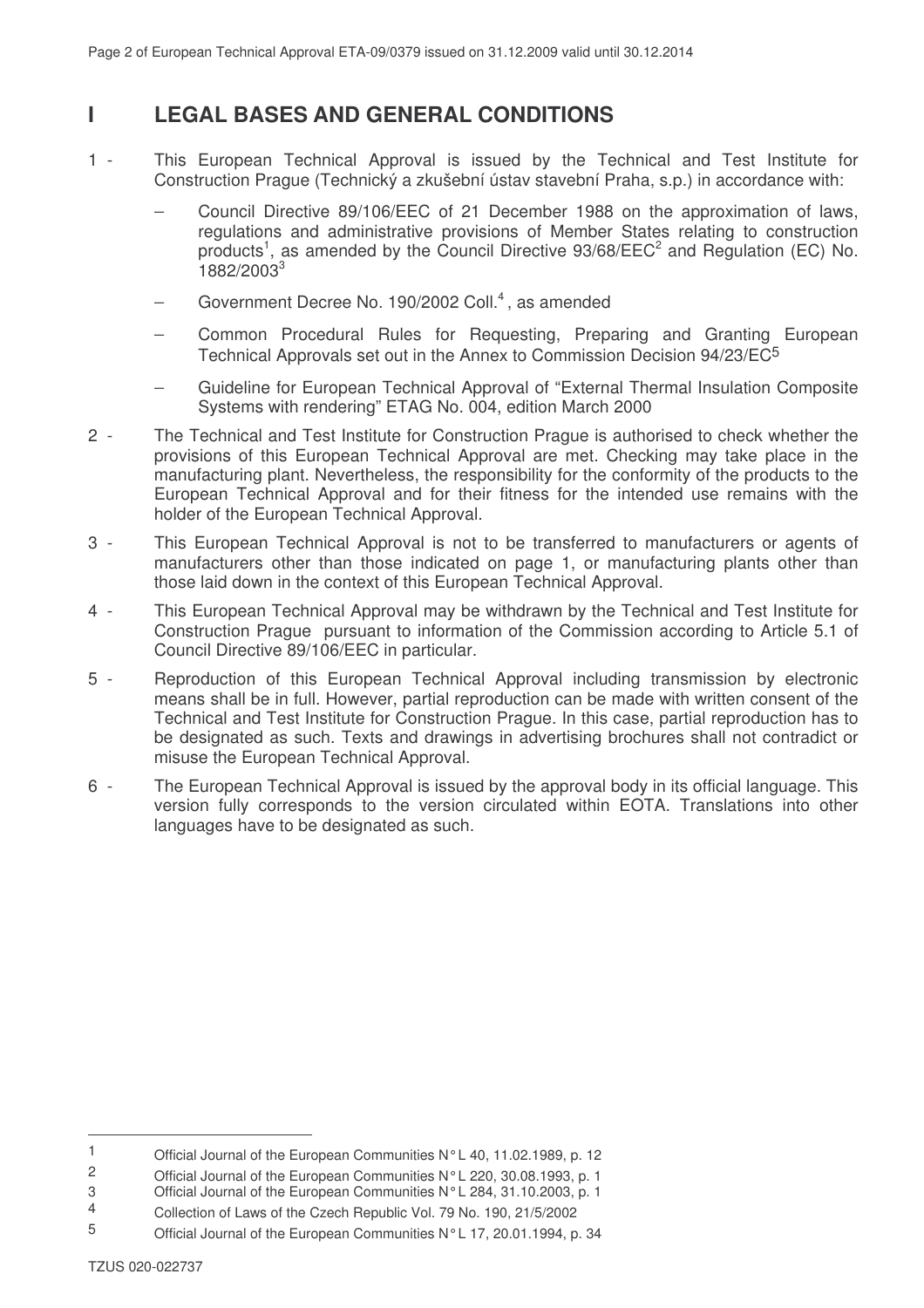# **II SPECIFIC CONDITIONS OF THE EUROPEAN TECHNICAL APPROVAL**

## **1 Definition of products and intended use**

The External Thermal Insulation Composite System (ETICS) **FAST SM**, hereinafter referred to as the ETICS, is designed and installed in accordance with the ETA-Holder's design and installation instructions, deposited at the Technical and Test Institute for Construction Prague (TZÚS). The ETICS consists of the following components which are produced by the ETA-Holder or their suppliers.

This system can be sold under one trade name in compositions arising from clause 1.1.

## **1.1 Definition of product**

#### Table No. 1

|                                                                                                                                                                                                                      | <b>Components</b> (see 2.3 for further description and characteristics of the<br>components)                                                                                                                              | <b>Coverage</b><br>(kg/m <sup>2</sup> , I/m <sup>2</sup> ) | <b>Thickness</b><br>(mm) |
|----------------------------------------------------------------------------------------------------------------------------------------------------------------------------------------------------------------------|---------------------------------------------------------------------------------------------------------------------------------------------------------------------------------------------------------------------------|------------------------------------------------------------|--------------------------|
| Partially bonded ETICS with supplementary mechanical fixing<br>(pursuant to the ETA-Holder's instructions, the minimal bonded surface shall be 40 %).<br>National application documents shall be taken into account. |                                                                                                                                                                                                                           |                                                            |                          |
| Insulation                                                                                                                                                                                                           | <b>Insulation product</b>                                                                                                                                                                                                 |                                                            |                          |
| material<br>with<br>associated<br>methods of                                                                                                                                                                         | Foam polystyrene slabs (EPS with reaction to fire E, tensile<br>strength perpendicular to the faces TR 100) and other<br>observed properties given in table No. 10 of this ETA                                            |                                                            | $50 - 250$               |
| fixing                                                                                                                                                                                                               | <b>Adhesive</b>                                                                                                                                                                                                           |                                                            |                          |
|                                                                                                                                                                                                                      | <b>FAST Normal S</b><br>Product as delivered: powder<br>Preparation: powder requiring addition of 0.22 l/kg of water<br>Composition: dry mineral-based cement mixture modified<br>with synthetic polymers                 | $3.0 - 5.0$<br>$(kg/m^2)$<br>of dry<br>mixture             |                          |
|                                                                                                                                                                                                                      | <b>FAST Specjal / FAST Specjal M</b><br>Product as delivered: powder<br>Preparation: powder requiring addition of 0.20 I/kg of water<br>Composition: dry mineral-based cement mixture modified<br>with synthetic polymers | $3.0 - 5.0$<br>(kg/m <sup>2</sup> )<br>of dry<br>mixture   |                          |
|                                                                                                                                                                                                                      | Mechanically fixed ETICS with supplementary bonding<br>(pursuant to the ETA-Holder's instructions, the minimal bonded surface shall be 40 %).<br>National application documents shall be taken into account.              |                                                            |                          |
| Insulation                                                                                                                                                                                                           | <b>Insulation product</b>                                                                                                                                                                                                 |                                                            |                          |
| material<br>with<br>associated<br>methods of                                                                                                                                                                         | Foam polystyrene slabs (EPS with reaction to fire E, tensile<br>strength perpendicular to the faces TR 100) and other<br>observed properties given in table No. 10 of this ETA                                            |                                                            | $50 - 250$               |
| fixing                                                                                                                                                                                                               | <b>Adhesive</b>                                                                                                                                                                                                           |                                                            |                          |
|                                                                                                                                                                                                                      | <b>FAST Normal S</b><br>Product as delivered: powder<br>Preparation: powder requiring addition of 0.22 I/kg of water<br>Composition: dry mineral-based cement mixture modified<br>with synthetic polymers                 | $3.0 - 5.0$<br>(kg/m <sup>2</sup> )<br>of dry<br>mixture   |                          |
|                                                                                                                                                                                                                      | <b>FAST Specjal / FAST Specjal M</b><br>Product as delivered: powder<br>Preparation: powder requiring addition of 0.20 I/kg of water<br>Composition: dry mineral-based cement mixture modified<br>with synthetic polymers | $3.0 - 5.0$<br>$(kg/m^2)$<br>of dry<br>mixture             |                          |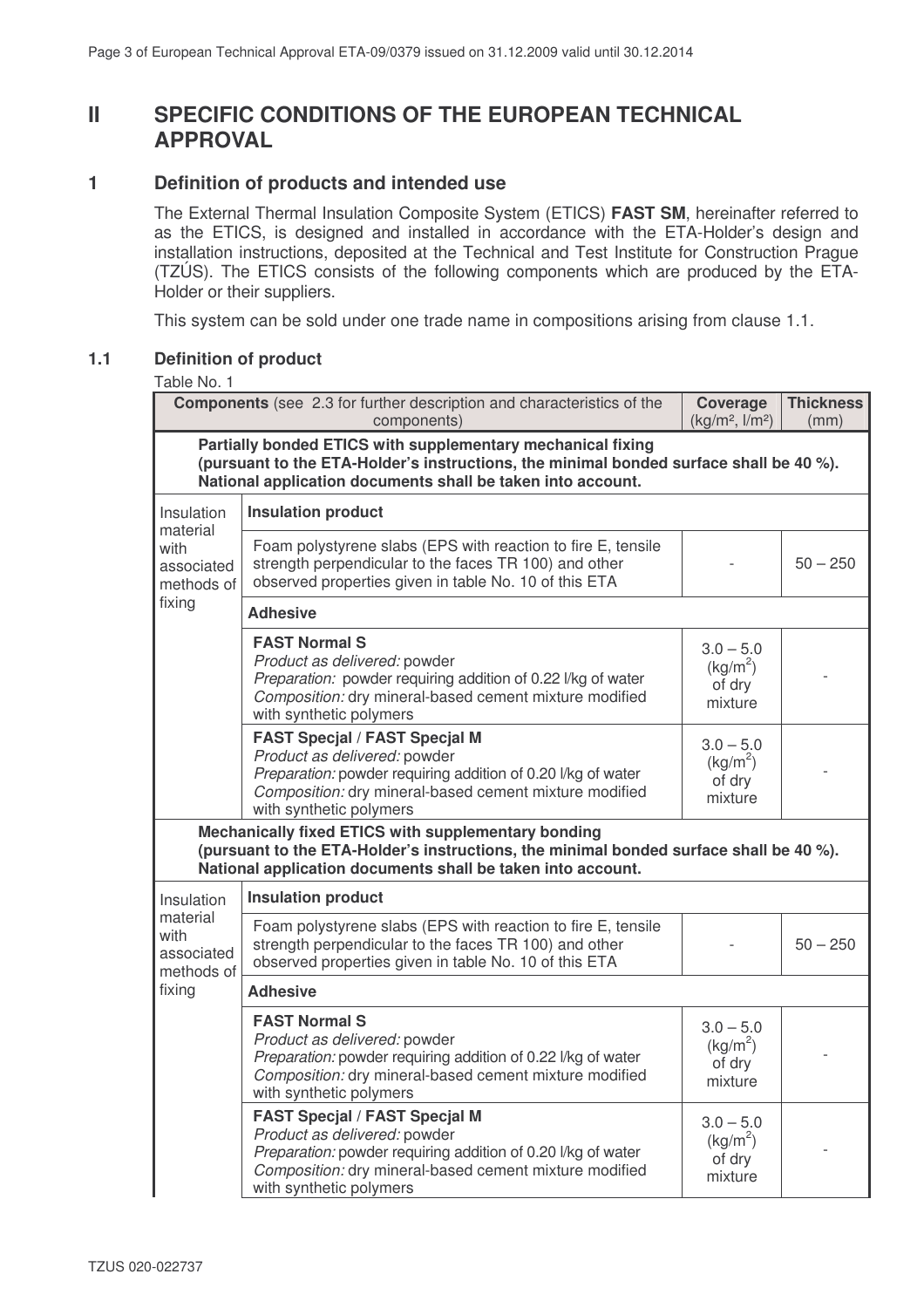|            | <b>Mechanically fixing devices</b>                                                   |                           |           |
|------------|--------------------------------------------------------------------------------------|---------------------------|-----------|
|            | WKRET-MET LFN ø 8, LFM ø 8                                                           |                           |           |
|            | plastic nailed-in anchors                                                            |                           |           |
|            | <b>Ejotherm NT U</b>                                                                 |                           |           |
|            | plastic nailed-in anchors                                                            |                           |           |
|            | <b>Ejotherm NTK U</b>                                                                |                           |           |
|            |                                                                                      |                           |           |
|            | plastic nailed-in anchors                                                            |                           |           |
|            | <b>Ejotherm STR U</b>                                                                |                           |           |
|            | plastic screwed-in anchors                                                           |                           |           |
|            | <b>KOELNER KI8M</b>                                                                  |                           |           |
|            | plastic nailed-in anchors                                                            |                           |           |
|            | Bravoll PTH-KZ 60/8-La, Bravoll PTH-KZL 60/8-La, Bravoll                             |                           |           |
|            | PTH 60/8-La, Bravall PTH-L 60/8-La                                                   |                           |           |
|            | plastic nailed-in anchors                                                            |                           |           |
| Base coat  | <b>FAST Specjal / FAST Specjal M</b>                                                 | $3.0 - 5.0$               |           |
|            | Product as delivered: powder                                                         | $(kg/m^2)$                |           |
|            | Preparation: powder requiring addition of 0.20 l/kg of water                         | of dry                    |           |
|            | Composition: dry mineral-based cement mixture modified                               | mixture                   |           |
|            | with synthetic polymers                                                              |                           |           |
|            | <b>Glass fibre mesh for ETICS</b>                                                    |                           |           |
|            | AKE 145 A / VERTEX R 117 A101                                                        | $1.1 - 1.2$               |           |
|            | (mesh size $3.5 \times 4.5$ mm)                                                      | $m^2/m^2$                 |           |
| Key coat   | <b>FAST Grunt M</b>                                                                  |                           |           |
|            |                                                                                      | 0,35                      |           |
|            | Product as delivered: ready-to-use liquid                                            | $(kg/m^2)$                |           |
|            | Preparation: do not dilute                                                           |                           |           |
|            | Composition: dispersion of acrylic resin with mineral additives                      |                           |           |
| Finishing  | <b>Mineral renderings</b>                                                            |                           |           |
| coat       | always provided with one of the protective coatings including the relevant key coat  |                           |           |
|            | <b>FAST Baranek</b>                                                                  | 2.25                      |           |
|            | mineral rendering circulated, max. particle size 2.0 mm                              | $(kg/m^2)$                |           |
|            | <b>FAST Baranek</b>                                                                  | 3.00                      |           |
|            | mineral rendering circulated, max. particle size 2.5 mm                              | (kg/m <sup>2</sup> )      | according |
|            | <b>FAST Baranek</b>                                                                  | 3.85                      | to max.   |
|            | mineral rendering circulated, max. particle size 3.0 mm                              | (kg/m <sup>2</sup> )      | particle  |
|            | <b>FAST Kornik</b>                                                                   | 2.80                      | size      |
|            | mineral rendering scratch, max. particle size 2.0 mm                                 | (kg/m <sup>2</sup> )      |           |
|            | <b>FAST Kornik</b>                                                                   | 3.50 (kg/m <sup>2</sup> ) |           |
|            | mineral rendering scratch, max. particle size 3.0 mm                                 |                           |           |
|            | Product as delivered: powder                                                         |                           |           |
|            | Preparation: powder requiring addition of 0.20 - 22 I/kg of water                    |                           |           |
|            | Composition: dry mineral-based mixture with sorted silica aggregate and plasticizers |                           |           |
| Key coat   | <b>FAST Grunt S</b>                                                                  |                           |           |
| under      | Key coat under silicate protective coat                                              | $0.08 - 0.10$             |           |
| protective | Product as delivered: ready-to-use liquid                                            |                           |           |
| coating    | Preparation: do not dilute                                                           | $(kg/m^2)$                |           |
|            | Composition: dispersion of potassium water glass                                     |                           |           |
|            | <b>FAST Grunt SIL</b>                                                                |                           |           |
|            | key coat under silicone protective coat                                              |                           |           |
|            | Product as delivered: ready-to-use liquid                                            | $0.05 - 0.17$             |           |
|            | Preparation: do not dilute                                                           | $\frac{1}{m^2}$           |           |
|            | Composition: siloxane water emulsion                                                 |                           |           |
|            |                                                                                      |                           |           |
|            | <b>FAST Grunt G</b>                                                                  |                           |           |
|            | key coat under acrylic and siloxane protective coating                               | $0.05 - 0.25$             |           |
|            | Product as delivered: ready-to-use liquid                                            | (kg/m <sup>2</sup> )      |           |
|            | Preparation: 1-2 paints, to dilute 1:1 for the second paint                          |                           |           |
|            | Composition: dispersion of micro-molecular acrylic resins                            |                           |           |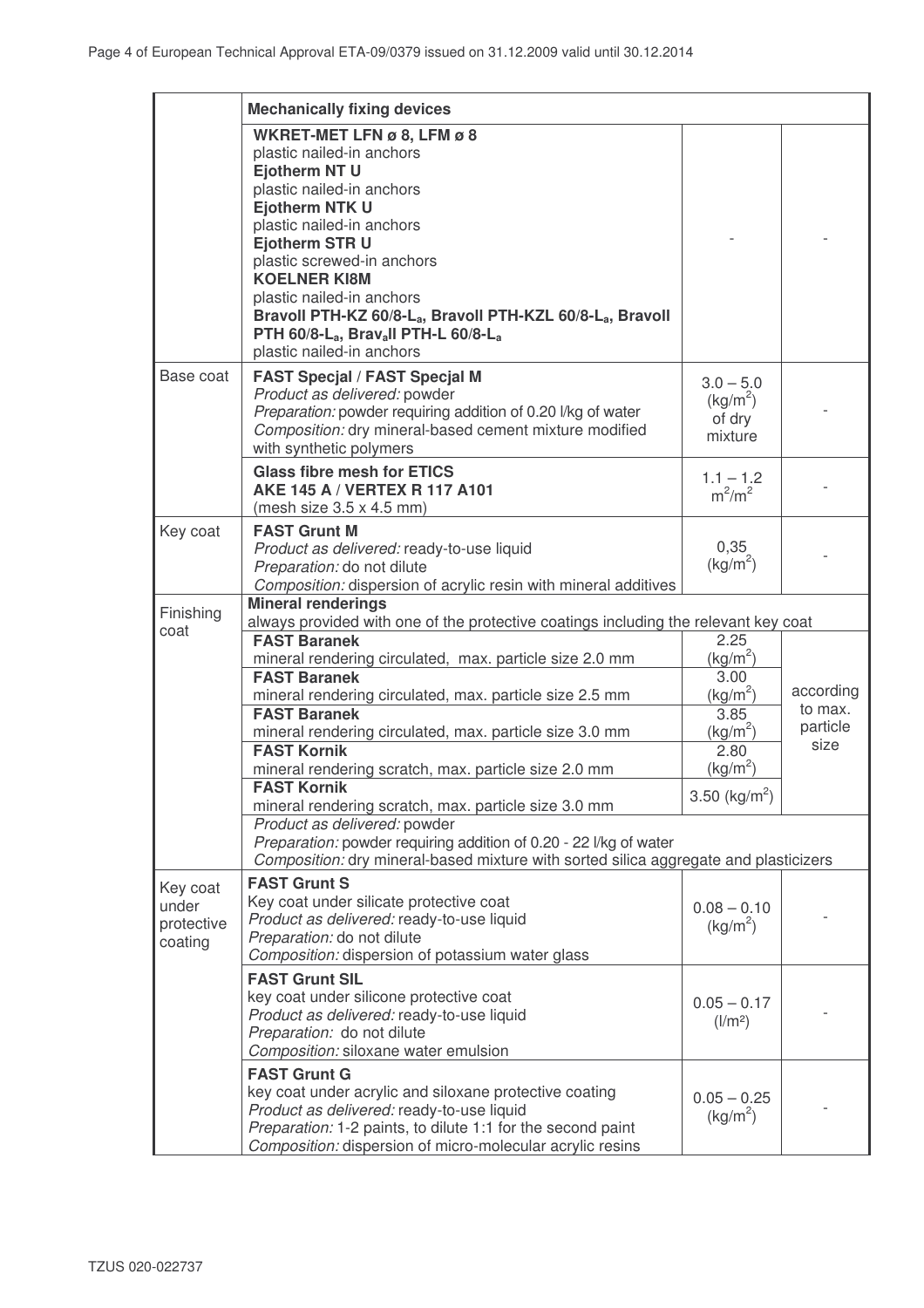| Protective<br>coating  | <b>FAST F-S</b> silicate protective coating<br>Product as delivered: ready-to-use liquid<br>Preparation: 2 paints, to dilute max. 5 volume % of FAST Grunt S<br>Composition: dispersion of potassium water glasses and<br>styrene-acrylic resin with mineral additives and pigments      | $0.10 - 0.20$<br>$\frac{1}{m^2}$<br>for a paint |  |
|------------------------|------------------------------------------------------------------------------------------------------------------------------------------------------------------------------------------------------------------------------------------------------------------------------------------|-------------------------------------------------|--|
|                        | <b>FAST Silikon</b> silicone protective coating<br>Product as delivered: ready-to-use liquid<br>Preparation: 1-2 paints, for the first paint to dilute max. with<br>10% of water<br>Composition: dispersion of silicone and styrene-acrylic resin<br>with mineral additives and pigments | 0.12<br>$\frac{1}{m^2}$<br>for a paint          |  |
|                        | <b>FAST SI-SI</b> siloxane protective coating<br>Product as delivered: ready-to-use liquid<br>Preparation: 1-2 paints, for the first paint to dilute max. with<br>10% of water<br>Composition: water styrene-acrylic dispersion, siloxane<br>emulsion, additives and pigments            | $0.10 - 0.20$<br>$\frac{1}{m^2}$<br>for a paint |  |
|                        | <b>FAST F-AZ</b> acrylic protective coating<br>Product as delivered: ready-to-use liquid<br>Preparation: 1-2 paints, for the first paint to dilute max. with<br>10% of water<br>Composition: dispersion of acrylic resin with mineral additives<br>and pigments                          | $0.10 - 0.20$<br>$\frac{1}{m^2}$<br>for a paint |  |
| Ancillary<br>materials | Descriptions in accordance with Section 3.2.2.5 of the ETAG, remain under the ETA-<br>Holder responsibilities.                                                                                                                                                                           |                                                 |  |

#### **1.2 Intended use**

This ETCIS is applied onto external walls of buildings. The walls are made of masonry (bricks, blocks, stones …) or concrete (cast on site or as prefabricated panels) with reaction to fire classification A1 or A2-s2, d0 pursuant to EN 13501-1 or A1 according to EC decision 96/603/EC as amended. The ETICS is designed to provide the wall onto which it is applied with satisfactory thermal insulation.

The ETICS is made of non load-bearing construction elements. It does not directly contribute to the stability of the wall on which it is installed; however, it can contribute to protection from the effect of weathering.

The ETICS can be used on new or existing (retrofit) vertical walls. It can also be used on horizontal or inclined surfaces which are not exposed to precipitation.

It is not intended to ensure air-tightness of the building structure.

The choice of the method of fixing and design of the concrete composition depends on the properties of the substrate which can require correction (see 7.2.1 of ETAG 004) and shall be in accordance with the national regulations.

The provisions of this European Technical Approval (ETA) are based on an assumed intended working life of at least 25 years of the ETICS, provided its properly used and maintained. The indications given as to the working life cannot be interpreted as a guarantee given by the manufacturer or the Approval Body but should only be regarded as a means for choosing appropriate products in relation to the expected economically reasonable working life of the works.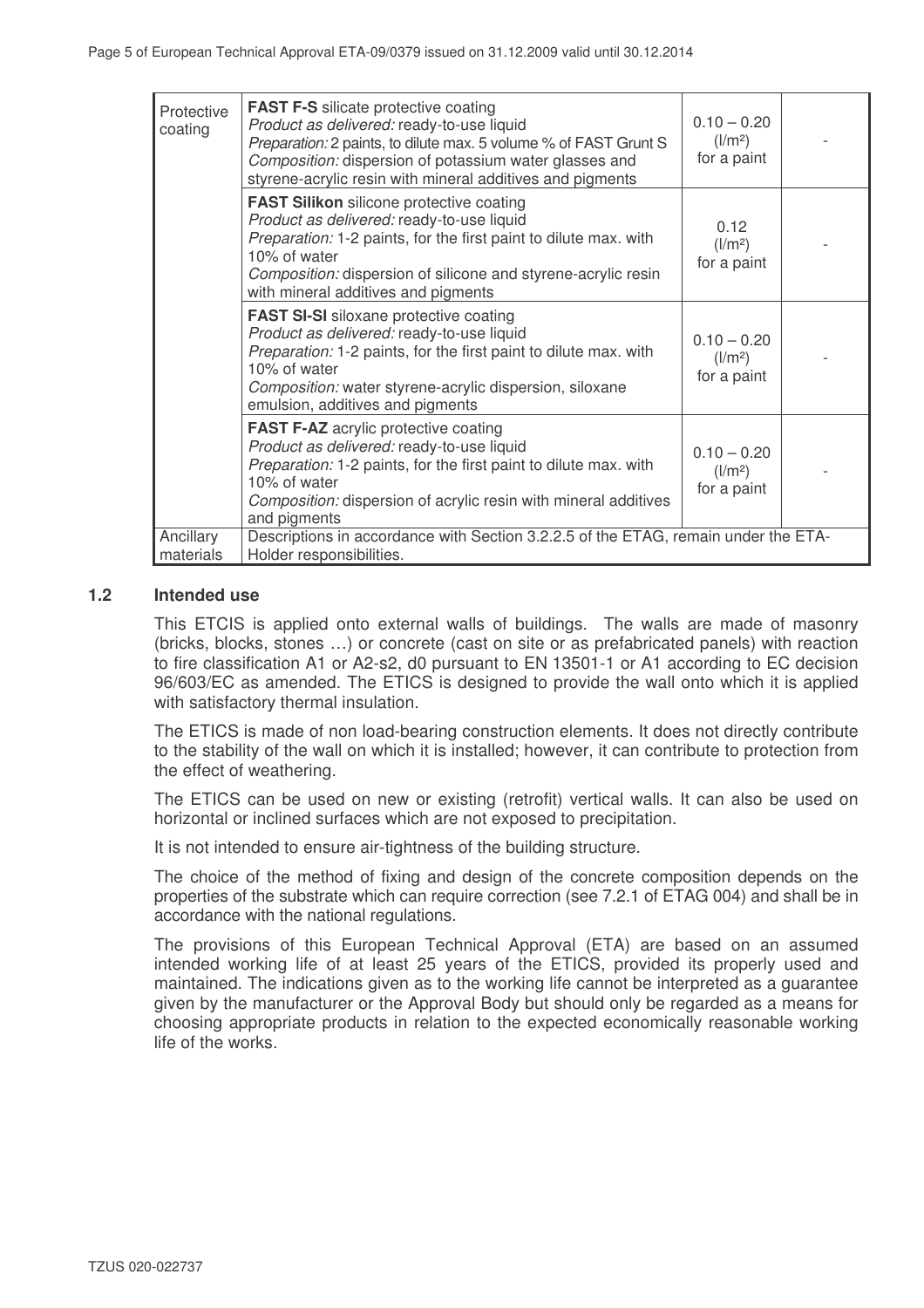## **2 Characteristics of the products and methods of verification**

#### **2.1 General**

The identification tests and the assessment of the fitness for use of this ETICS pursuant to the Essential Requirements were carried out in compliance with "ETAG 004, Guideline for European Technical Approval of External Thermal Insulation Composite Systems" concerning External Thermal Insulation Composite Systems with rendering (hereinafter referred to as "ETAG 004").

The ETA is issued for the ETICS based on the agreed data deposited at the Technical and Test Institute for Construction (TZÚS) Prague, s.p. which identifies the ETICS that has been assessed and judged. Any changes to the production process of the ETICS or to the ETICS itself which could make the deposited data incorrect should be notified to the TZÚS Prague, s.p. before the changes are introduced. TZÚS Prague, s.p. shall decide whether or not such changes can affect the ETA and consequently the validity of the CE marking based on the ETA and if so whether further assessment and /or alteration to the ETA is needed.

## **2.2 ETICS properties**

## **2.2.1 Reaction to fire**

#### Table No. 2

| <b>Composition of the</b><br>system                    | <b>Heat combustion</b><br>(MJ/kg) | <b>Thickness</b>         | <b>Flame retardant</b><br>content                                               | <b>Euroclass</b><br>pursuant to<br>EN 13501-1:<br>2003 |
|--------------------------------------------------------|-----------------------------------|--------------------------|---------------------------------------------------------------------------------|--------------------------------------------------------|
| adhesive                                               | max. 0.14                         | max.<br>$15 \text{ mm}$  | no flame retardant                                                              |                                                        |
| EPS slabs<br>of density<br>$\leq$ 20 kg/m <sup>3</sup> |                                   | no limits                | in the amount ensuring the<br>Euroclass E in accordance<br>with EN 13501-1:2003 |                                                        |
| mortar of base coat                                    | max. 0.13                         | max.<br>3 mm             | no flame retardant                                                              |                                                        |
| glass fibre mesh                                       | max. 7.81                         | max.<br>$0.5$ mm         | no flame retardant                                                              | $B - s1$ , d0                                          |
| key coat for mineral<br>finishing coats                | max. 2.81                         | max.<br>$0.1$ mm         | no flame retardant                                                              |                                                        |
| mineral finishing coat                                 | max. -0.29                        | max.<br>$3 \, \text{mm}$ | no flame retardant                                                              |                                                        |
| key coats for protective<br>coatings                   | max. 32.77                        | max.<br>$0.1$ mm         | no flame retardant                                                              |                                                        |
| protective coatings                                    | max. 5.09                         | max.<br>$0.1$ mm         | no flame retardant                                                              |                                                        |

*Note:* A European reference fire scenario for facades has not been laid down so far. In some Member States, the classification pursuant to EN 13501-1:2003 might not be sufficient for the use in facades. An additional assessment of the ETICS pursuant to national regulations (e.g. based on a large scale test) might be necessary to comply with the Member State regulations until the existing European classification system has been completed.

#### **2.2.2 Water absorption (test of capillarity)**

Base coat FAST Specjal / FAST Specjal M:

- Water absorption after 1 hour  $\lt 1$  kg/m<sup>2</sup>
- Water absorption after 24 hours  $\leq 0.5 \text{ kg/m}^2$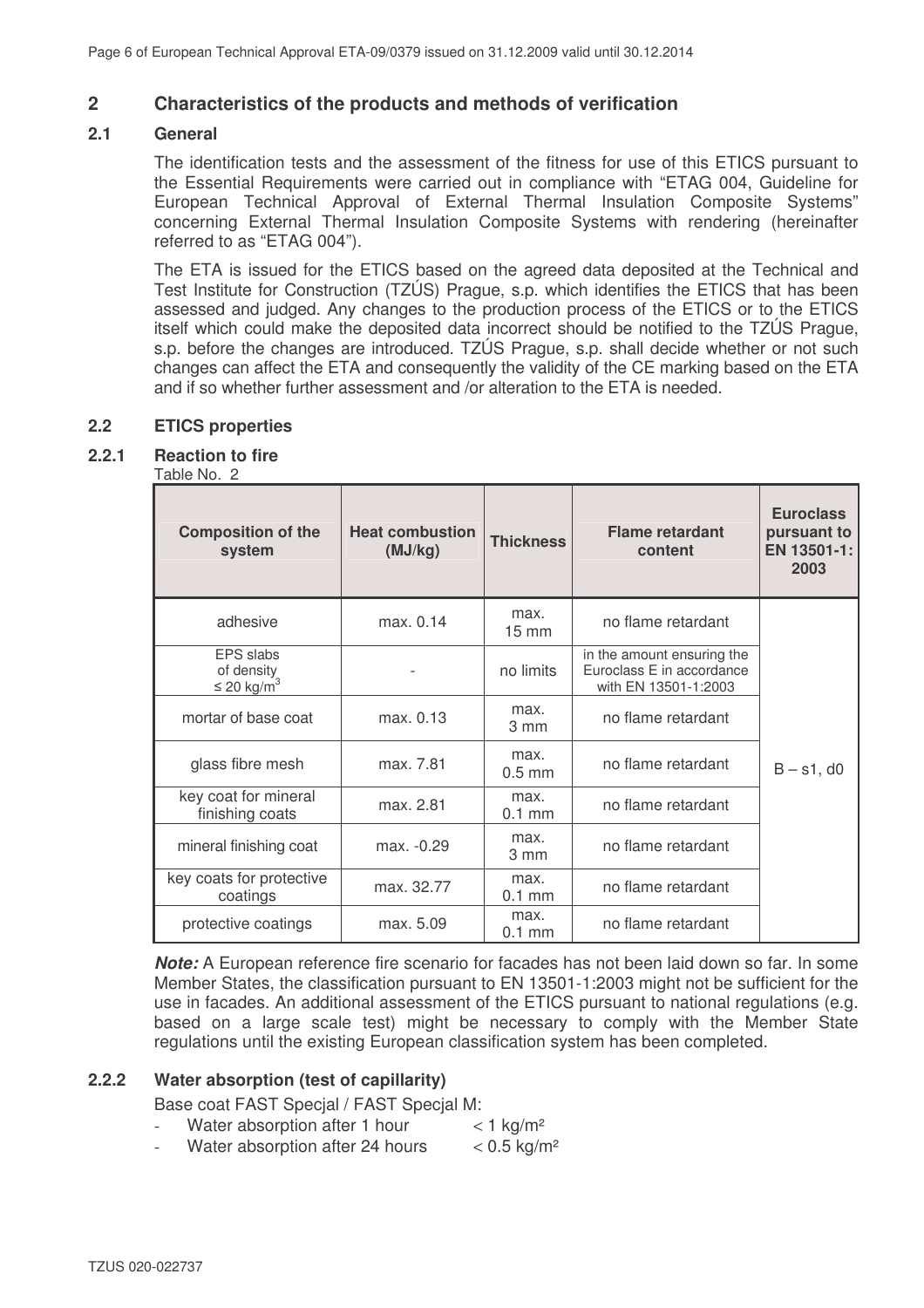| Rendering systems |  |
|-------------------|--|
|-------------------|--|

| Table No. 3                                          |                                                                                        |                                                                                             |                                           |                              |
|------------------------------------------------------|----------------------------------------------------------------------------------------|---------------------------------------------------------------------------------------------|-------------------------------------------|------------------------------|
| Rendering                                            | <b>Finishing coat</b>                                                                  |                                                                                             | <b>Water absorption after 24</b><br>hours |                              |
| systems                                              |                                                                                        |                                                                                             | $< 0.5$ kg/m <sup>2</sup>                 | $\geq$ 0.5 kg/m <sup>2</sup> |
|                                                      |                                                                                        | FAST Grunt S, key coat for silicate coatings<br>FAST F-S, silicate protective coating       | X                                         |                              |
|                                                      | <b>FAST</b><br><b>Baranek</b><br>$-2.0$ mm                                             | FAST Grunt SIL, key coat for silicone coatings<br>FAST Silikon, silicone protective coating |                                           | X                            |
| mineral<br>rendering<br>base coat<br>finishing coats | FAST Grunt G, key coat for siloxane coatings<br>FAST SiSi, siloxane protective coating |                                                                                             | X                                         |                              |
|                                                      |                                                                                        | FAST Grunt G, key coat for acrylic coatings<br>FAST F-AZ, acrylic protective coating        | X                                         |                              |
| with the<br>relevant key                             |                                                                                        | FAST Grunt S, key coat for silicate coatings<br>FAST F-S, silicate protective coating       | X                                         |                              |
| coat and<br>protective                               | <b>FAST</b><br><b>Baranek</b><br>$-3.0$ mm                                             | FAST Grunt SIL, key coat for silicone coatings<br>FAST Silikon, silicone protective coating | X                                         |                              |
| coating<br>mineral<br>rendering                      |                                                                                        | FAST Grunt G, key coat for siloxane coatings<br>FAST SiSi, siloxane protective coating      |                                           | X                            |
|                                                      |                                                                                        | FAST Grunt G, key coat for acrylic coatings<br>FAST F-AZ, acrylic protective coating        | X                                         |                              |
|                                                      | FAST Kornik with all types of coatings                                                 |                                                                                             | X                                         |                              |

## **2.2.3 Hygrothermal behaviour**

The hygrothermal-cycling test was carried out on a wall.

None of the following defects occurred on the assessed renderings and base coat during and after the testing:

- blistering or peeling of any finishing coat
- failure or cracking associated with joints between insulation product boards or profiles used in system
- detachment of render
- cracking allowing water penetration into the insulation layer

Thus, the ETICS is assessed as resistant to hygrothermal cycles.

## **2.2.4 Freeze / thaw behaviour**

Rendering system FAST Baranek – 2.0 mm with silicone protective coating FAST Silikon siloxane protective coating FAST SiSi and FAST Baranek – 3.0 mm with siloxane protective coating FAST SiSi Water absorption of the rendering systems was lower than 0.5 kg/m<sup>2</sup> after 24 hours and the ETICS with these finishing coats has been assessed with the simulated method of frost resistance as freeze/thaw resistant.

Rendering systems: Water absorption of the rendering systems was lower than 0.5 kg/m<sup>2</sup> after 24 hours and the ETICS with these finishing coats has been assessed as freeze/thaw resistant.

#### **2.2.5 Impact resistance**

The resistance to hard body impacts (3 J and 10 J) and to perforation suggests the following use categories:

#### Table No. 4

| <b>Rendering systems</b>                                                        | <b>Finishing coat</b>                     | <b>Standard glass fibre</b><br>mesh |
|---------------------------------------------------------------------------------|-------------------------------------------|-------------------------------------|
| base coat<br>+ finishing coats with relevant key coat<br>and protective coating | <b>FAST Baranek</b><br><b>FAST Kornik</b> | Category III                        |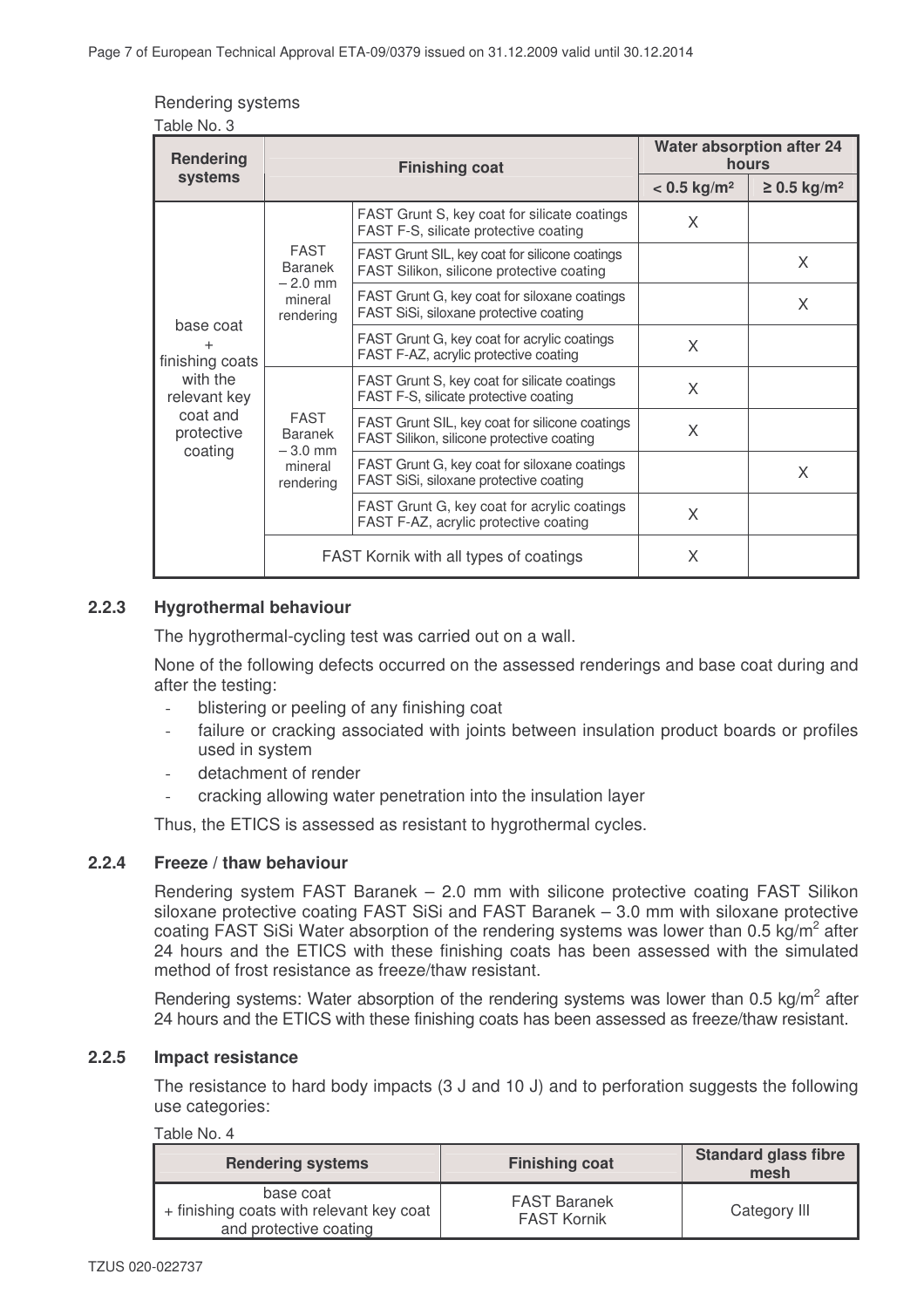### **2.2.6 Water vapour permeability**

#### Table No. 5

| <b>Rendering systems</b>                                                        | <b>Finishing coat</b>                     | Equivalent air thickness (m)                                          |
|---------------------------------------------------------------------------------|-------------------------------------------|-----------------------------------------------------------------------|
| base coat<br>+ finishing coats with relevant<br>key coat and protective coating | <b>FAST Baranek</b><br><b>FAST Kornik</b> | < 2.0<br>(test result obtained with max. particle<br>size 3 mm: 0.23) |

#### **2.2.7 Dangerous substances**

The ETICS of the given composition is considered to meet the safety requirements regarding the occurrence of dangerous substances in accordance with H Instructions (Harmonized Approach to Dangerous Substances pursuant to Guidelines for Construction Products, issued in 2002, regarding dangerous substances).

In this respect, a written declaration of conformity was made by the manufacturer.

In addition to the specific clauses relating to dangerous substances contained in this ETA, there may be other requirements applicable to the ETICS falling within its scope (e.g. transposed European legislation and national laws, regulations and administrative provisions). In order to meet the provisions of the Construction Products Directive, these requirements need also to be complied with, when and where they apply.

#### **2.2.8 Safety in use**

#### *2.2.8.1 Bond strength*

Bond strength between the base coat and polystyrene

| Table No. 6 |  |
|-------------|--|
|             |  |

Table No. 7

| <b>Conditioning</b>                                                                                                                |            |                 |  |
|------------------------------------------------------------------------------------------------------------------------------------|------------|-----------------|--|
| After the freeze/thaw cycles<br>No complementary<br>After the hygrothermal cycles<br>conditioning<br>(on the wall)<br>(on samples) |            |                 |  |
| $\geq 0.08$ MPa                                                                                                                    | ≥ 0.08 MPa | $\geq 0.08$ MPa |  |

The bond strength between the adhesives and the substrate and the EPS (safety in use for the bonded ETICS)

| <b>Substrate</b>        | No complementary<br>conditioning | 48 h's immersion in water<br>+ 2 h 23 °C/50 %RH | 48 h's immersion in water<br>+7days 23 °C/50 %RH |  |
|-------------------------|----------------------------------|-------------------------------------------------|--------------------------------------------------|--|
| concrete                | $\geq$ 0.25 MPa                  | $\geq 0.08$ MPa                                 | $\geq$ 0.25 MPa                                  |  |
| expanded<br>polystyrene | $\geq$ 0.08 MPa                  | $\geq$ 0.03 MPa                                 | $\geq 0.08$ MPa                                  |  |

The ETICS can be installed on the substrate with application of the adhesive on a minimal surface of 20%. The ETA-Holder requires 40 % for the bonded systems.

#### *2.2.8.2 Fixing strength (displacement test)*

The test is not required because the ETICS fulfils the following criteria:

- the bonding surface is larger than 20% for mechanically fixed ETICS with supplementary bonding
- after Render Strip Tensile Test at 2 % render strain value, only cracks with width of less or equal to 0.2 mm were observed.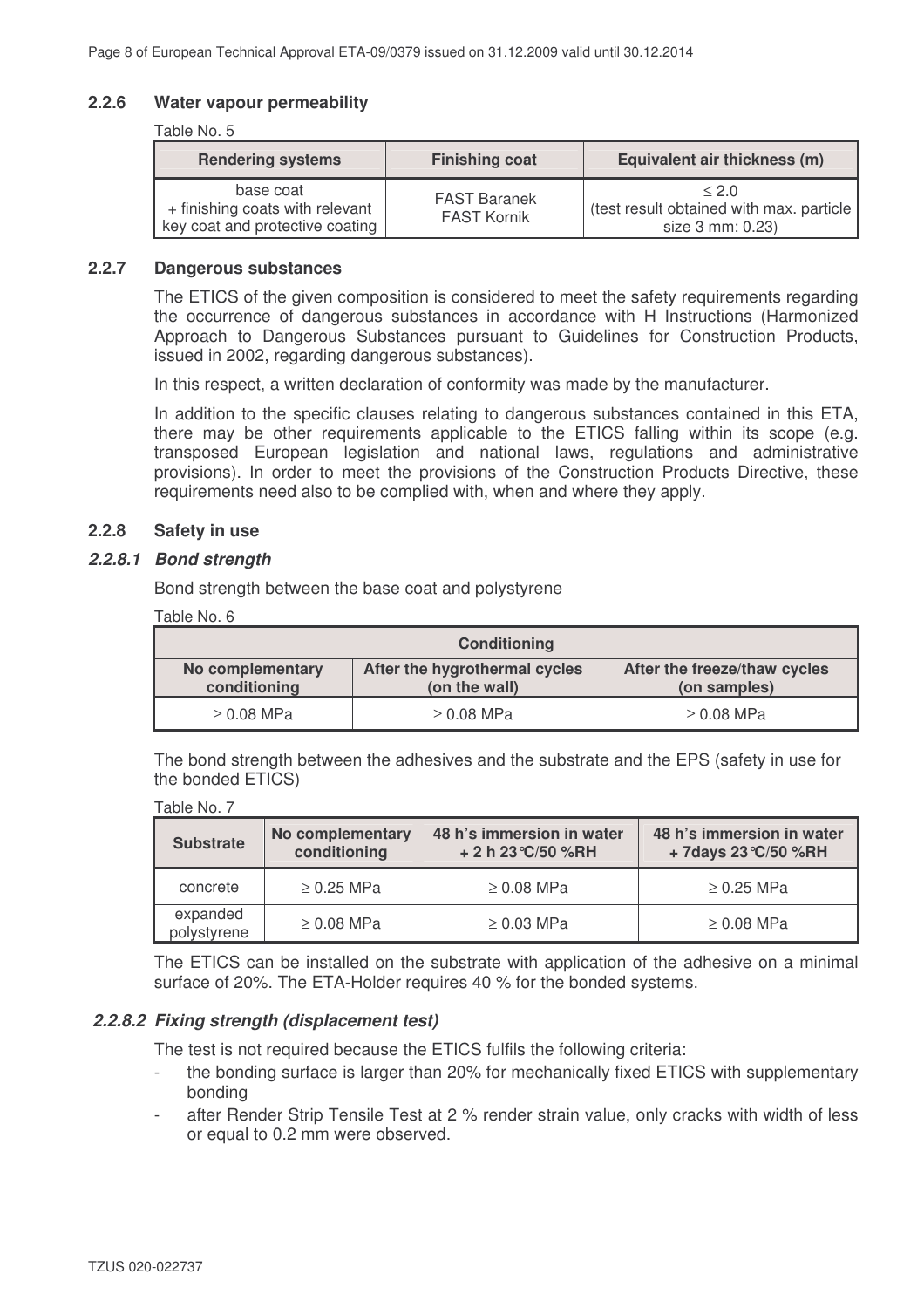## *2.2.8.3 Wind load resistance*

Safety in use when fixing the ETICS with anchors.

The following values only apply to the combination (anchor's trade name) / (EPS properties) mentioned in the first line of the table.

| Table No. 8                         |                                                                                                                                  |                                                                                                                                                                                                                                                                                                                                                                                                              |                                                    |                      |
|-------------------------------------|----------------------------------------------------------------------------------------------------------------------------------|--------------------------------------------------------------------------------------------------------------------------------------------------------------------------------------------------------------------------------------------------------------------------------------------------------------------------------------------------------------------------------------------------------------|----------------------------------------------------|----------------------|
| Trade name<br>Kind of the<br>anchor |                                                                                                                                  | surface assembly<br>WKRET-MET LFN Ø 8, LFM Ø 8<br>$(ETA - 06/0080)$<br><b>EJOTHERM NT U (ETA - 05/0009)</b><br><b>EJOTHERM NTK U</b> (ETA $-$ 07/0026)<br><b>KOELNER KI 8M (ETA - 06/0191)</b><br><b>BRAVOLL PTH-KZ60/8-Lat</b><br>PTH-KZL60/8-L <sub>a</sub> , PTH-60/8-L <sub>a</sub> , PTH-<br>L 60/8-L <sub>a</sub> (ETA05/0055)<br>surface and countersinked assembly<br>EJOTHERM STR U (ETA - 04/0023) |                                                    |                      |
|                                     | Plate diameter (mm)                                                                                                              |                                                                                                                                                                                                                                                                                                                                                                                                              | 60 and more                                        |                      |
| <b>Properties</b>                   | Thickness (mm)                                                                                                                   |                                                                                                                                                                                                                                                                                                                                                                                                              | $\geq 50$<br>$\geq$ 100 for countersinked assembly |                      |
| of EPS                              | Tensile strength perpendicular to the faces<br>(kPa)                                                                             |                                                                                                                                                                                                                                                                                                                                                                                                              | $\geq 100$                                         |                      |
| Maximal<br>load in pull<br>through  | Anchors not placed at the panel joints<br>(pull-through test of fixings - ETAG<br>004, Art. 5.1.4.3, scheme 1a)                  | $R_{\text{panel}}$                                                                                                                                                                                                                                                                                                                                                                                           | Minimal value:<br>Average value:                   | $0.45$ kN<br>0.47 kN |
|                                     | Anchors placed at the panel joints<br>(pull-through test of fixings + foam<br>block test - ETAG 004, Art. 5.1.4.3,<br>scheme 2b) | $R_{joint}$                                                                                                                                                                                                                                                                                                                                                                                                  | Minimal value:<br>Average value:                   | 0.38 kN<br>0.41 kN   |

 $R_d = (R_{\text{panel}} \times n_{\text{panel}} + R_{\text{joint}} \times n_{\text{joint}}) / V$ 

 $n_{\text{panel}}$ : number (per m<sup>2</sup>) of anchors not placed at the panel joints

 $n_{joint}$ : number (per m<sup>2</sup>) of anchors placed at the panel joints

: national safety factor

## **2.2.9 Thermal resistance**

The thermal transmittance of the wall covered by the ETICS is calculated in accordance with the standard EN ISO 6946:

 $U = U_c + Y_p$ . n

Where:  $X_p$  . n has only to be taken into account if it is greater than 0.04 W/(m<sup>2</sup>.K)

- U: global thermal transmittance W/  $(m^2.K)$
- n: number of anchors per 1  $m<sup>2</sup>$
- $\chi_{p}$ : local influence of thermal bridge caused by an anchor. The values listed below can be taken into account if not specified in the anchor's ETA:
	- = 0.002 W/K for anchors with a stainless steel screw covered by plastic anchors and for anchors with an air gap at the head of the screw (the value of  $x_n$ . n is negligible for  $n < 20$ )
	- = 0.004 W/K for anchors with a galvanised steel screw with the head covered by plastic material (the value of  $\chi_{\text{p}}$  . n is negligible for  $n < 10$ )
	- = negligible for anchors with plastic nails
- $U_c$ : thermal transmittance of the current part of the covered wall (excluding thermal bridges) in W/  $(m^2.K)$  determined as follows: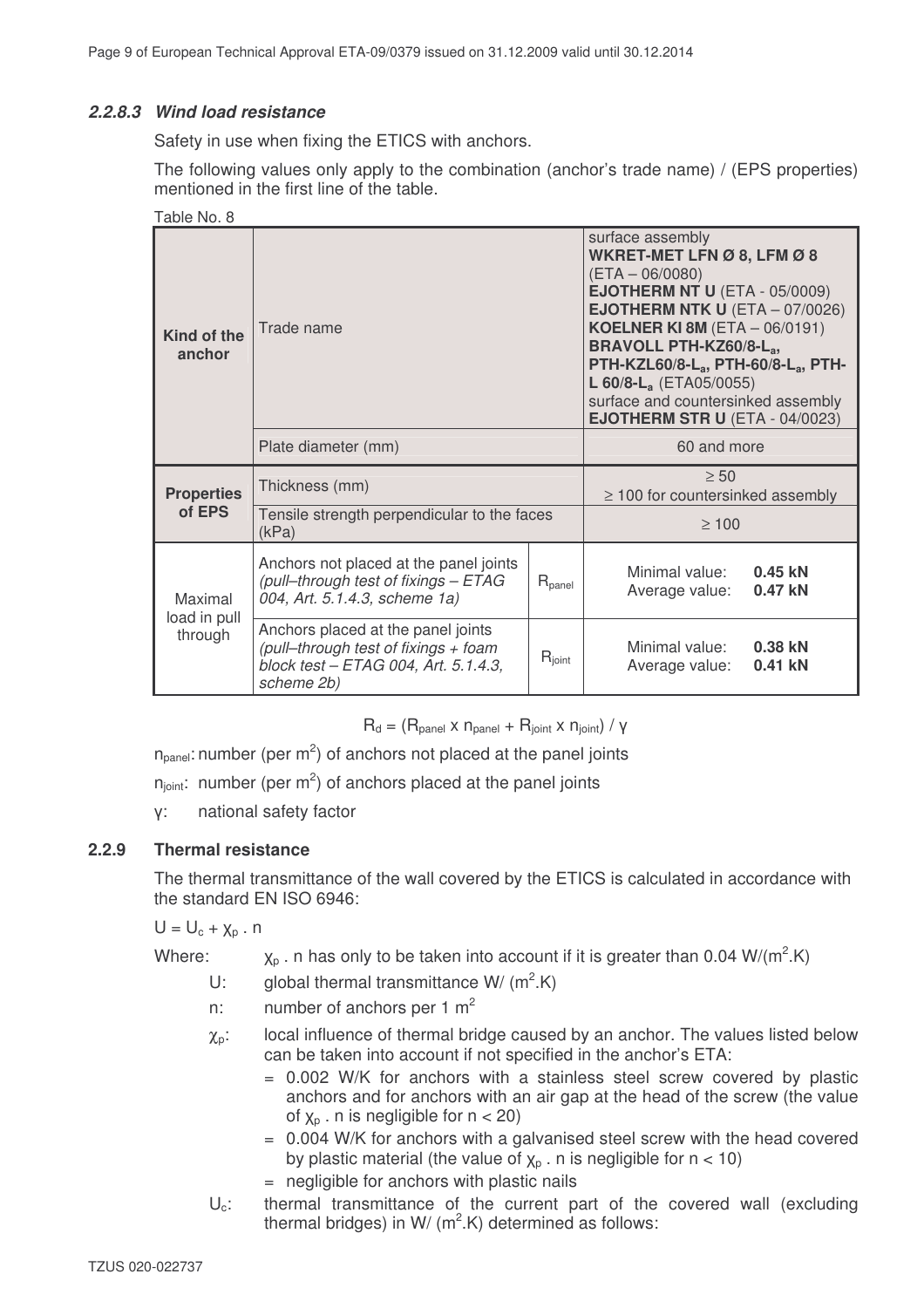$$
U_c = \frac{1}{R_i + R_{render} + R_{substrate} + R_{se} + R_{si}}
$$

Where: R<sub>i</sub>: thermal resistance of the insulation product (see the CE marking in reference to EPS EN 13163) in m<sup>2</sup>.K/W

 $R_{\text{render}}$ : thermal resistance of the render (about 0.02 m<sup>2</sup>.K/W)

R<sub>substrate</sub>: thermal resistance of the substrate of the building (concrete, brick ...) in  $m^2$ .K/W

 $R_{se}$ : external superficial thermal resistance in m<sup>2</sup>.K/W

 $R_{si}$ : internal superficial thermal resistance in m<sup>2</sup>.K/W

## **2.2.10 Aspects of durability and serviceability**

## *2.2.10.1 Bond strength after artificial ageing*



## **2.3 Components' properties**

## **2.3.1 Insulation product**

## *2.3.1.1 Slabs made of expanded polystyrene (EPS) for bonded ETICS or for mechanically fixed ETICS*

Factory-prefabricated, uncoated boards with right edges made of expanded polystyrene (EPS) pursuant to EN 13163 being described in the table below.

|  | Table No. |  |
|--|-----------|--|
|  |           |  |

| <b>Description of properties</b>   | <b>EPS slabs</b>                                                                      |  |
|------------------------------------|---------------------------------------------------------------------------------------|--|
|                                    | For bonded and mechanically fixed ETICS                                               |  |
| Reaction to fire / EN 13501-1:2003 | Reaction-to-fire Euroclass - E, density $\leq 20 \text{ kg/m}^3$                      |  |
| Thermal resistance $(m^2.K)/W$     | Defined in the CE marking according to the declaration in<br>compliance with EN 13163 |  |
| Thickness (mm) / EN 823            | $(50 - 250) \pm 1$ (EPS-EN 13163 - T2)                                                |  |
| Length (mm) / EN 822               | ± 2<br>(EPS-EN 13163 - L2)                                                            |  |
| Width (mm) / EN 822                | ± 2<br>(EPS-EN 13163 - W2)                                                            |  |
| Squareness (mm/m) / EN 824         | EPS-EN 13163 - S2                                                                     |  |
| Flatness (mm) / $EN$ 825           | EPS-EN 13163 - P4                                                                     |  |
| Surface condition                  | Cut surface (homogeneous, without "skin")                                             |  |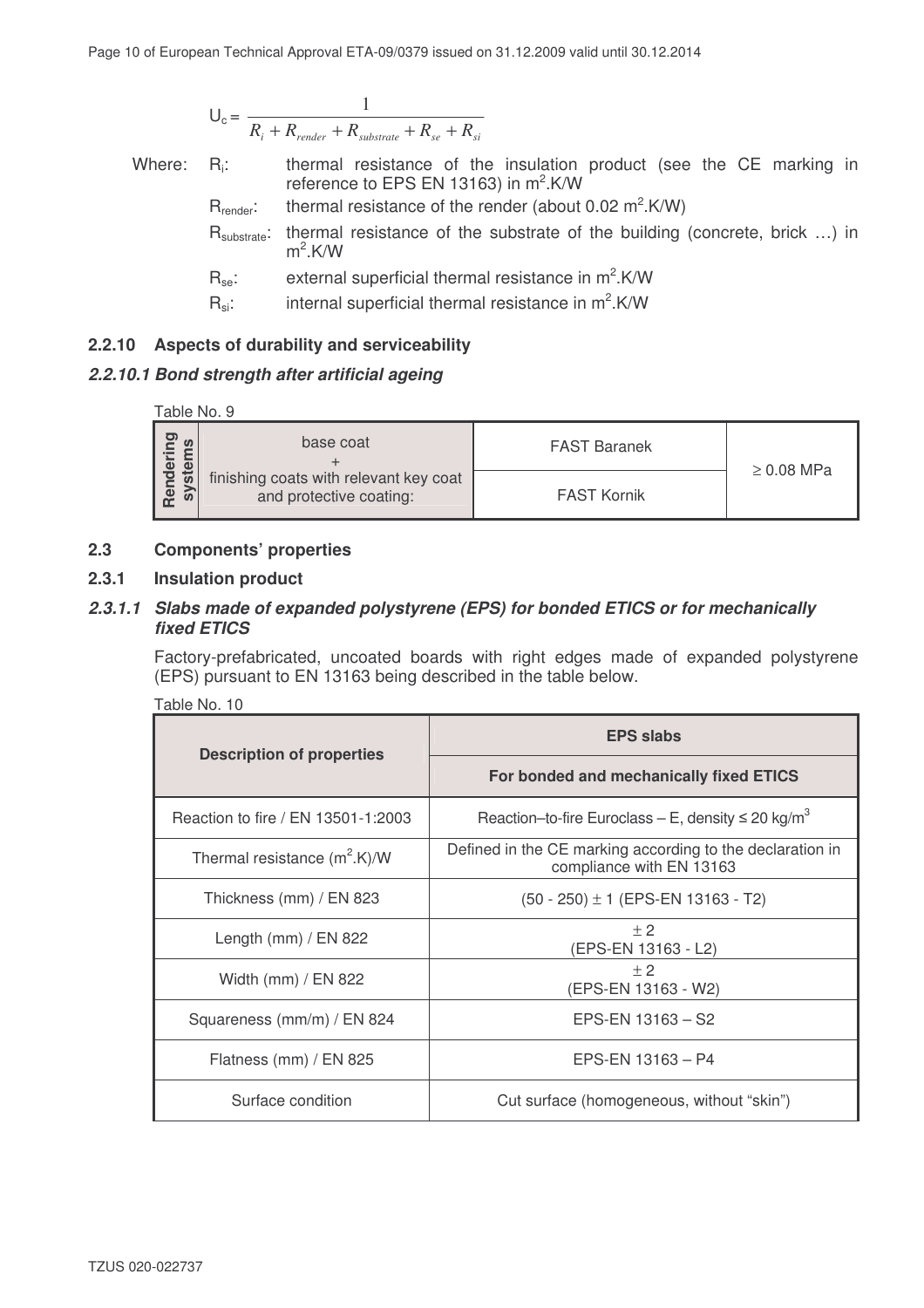| Dimensional<br>stability<br>under:                                              | specified humidity and<br>temperature / EN 1604 | EPS-EN 13163-DS(70,-)1              |  |
|---------------------------------------------------------------------------------|-------------------------------------------------|-------------------------------------|--|
|                                                                                 | laboratory conditions /<br>EN 1603              | EPS-EN 13163-DS(N)2                 |  |
| Water absorption (partial immersion) /<br>EN 1609                               |                                                 | $< 1$ kg/m <sup>2</sup>             |  |
| Diffusion resistance factor $(\mu)$ EN 12086<br>$-$ EN 13163                    |                                                 | $20 - 70$                           |  |
| Tensile strength perpendicular to the<br>faces in dry conditions (kPa)/ EN 1607 |                                                 | $\geq 100$<br>(EPS EN 13163-TR 100) |  |
| Shear strength (MPa) / EN 12090                                                 |                                                 | $\geq 0.02$                         |  |
| Shear modulus of elasticity (MPa) /<br>/EN 12090                                |                                                 | $\geq 1.0$                          |  |

## **2.3.2 Anchors**

Anchors for EPS:

Plastic anchors with expansion pin, collar with diameter of 60 mm and screw or nail with a flat head.

| <b>Trade name</b>                                                                                                         | Plate diameter (mm) | <b>Characteristic pull-out</b><br>resistance |
|---------------------------------------------------------------------------------------------------------------------------|---------------------|----------------------------------------------|
| WKRET-MET LFN ø 8, LFM ø 8                                                                                                | 60                  | see ETA - 06/0080                            |
| Ejotherm NT U                                                                                                             | 60                  | see ETA - 05/0009                            |
| Ejotherm NTK U                                                                                                            | 60                  | see ETA - 07/0026                            |
| Ejotherm STR U                                                                                                            | 60                  | see $ETA - 04/0023$                          |
| <b>KOELNER KI8M</b>                                                                                                       | 60                  | see ETA - 06/0191                            |
| Bravoll PTH-KZ 60/8-L <sub>a</sub> , PTH-KZL 60/8-L <sub>a</sub> ,<br>PTH-60/8-L <sub>a</sub> , PTH-L 60/8-L <sub>a</sub> | 60                  | see ETA - 05/0055                            |

## **2.3.3 Base coat**

The maximal crack width of the base coat with glass fibre mesh is less or equal to 0.10 mm at 2 % render strain value.

## **2.3.4 Glass fibre mesh**

| Table No. 12                                                                                  |                                      |           |  |
|-----------------------------------------------------------------------------------------------|--------------------------------------|-----------|--|
| Glass fibre mesh                                                                              | warp                                 | weft      |  |
|                                                                                               | <b>AKE 145 A / VERTEX R 117 A101</b> |           |  |
| Residual strength after ageing: (N/mm)                                                        | $\geq 20$                            | $\geq 20$ |  |
| Relative residual resistance: (%) (after ageing)<br>of the strength in the as-delivered state | $\geq 50$                            | $\geq 50$ |  |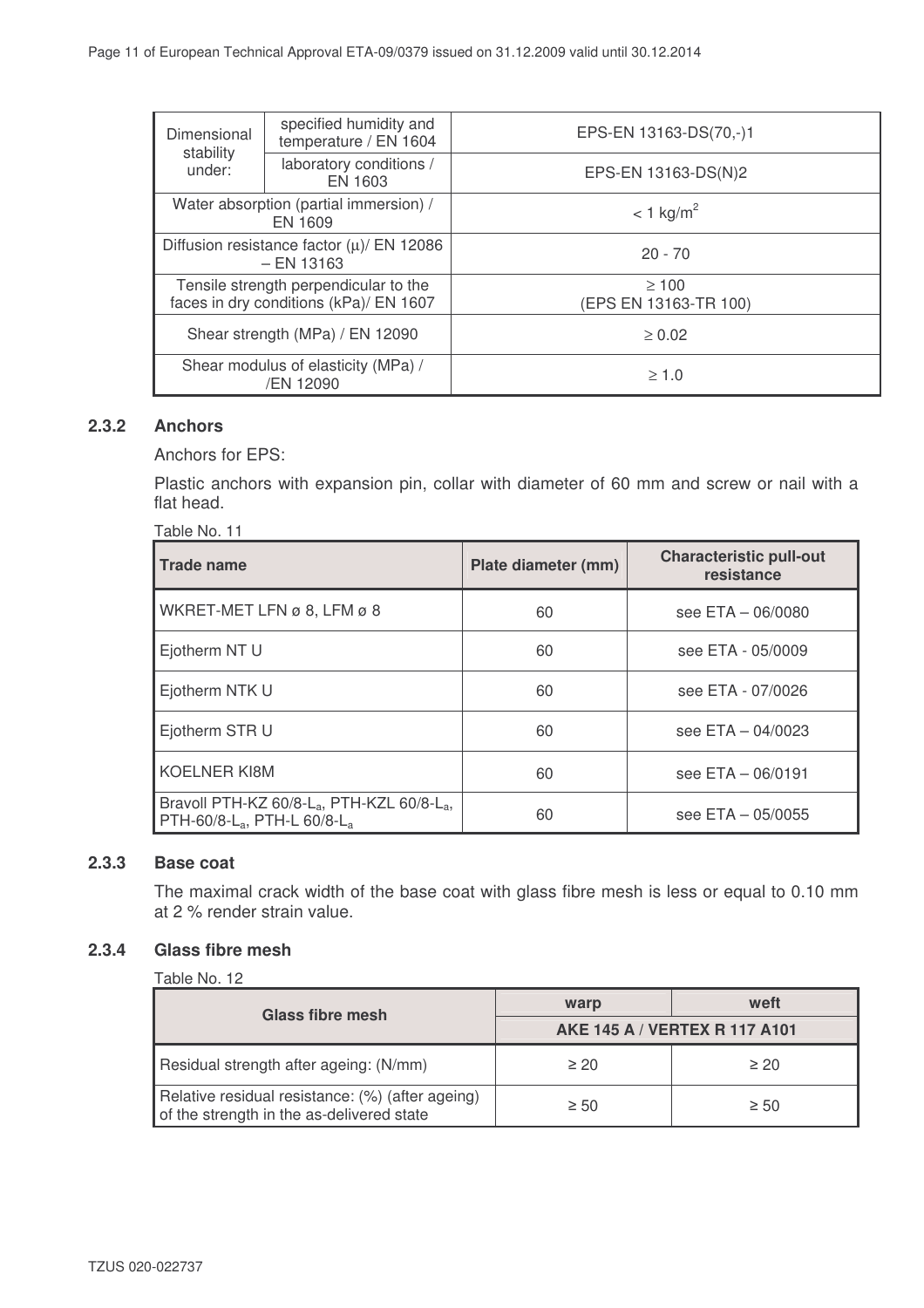## **3 Evaluation and Attestation of Conformity and CE marking**

#### **3.1 System of attestation of conformity**

According to Decision 97/556/EC of the European Commission amended by 2001/596/EC, the system 2+ of attestation of conformity applies.

In addition, the system 1 and 2+ of attestation of conformity apply with regard to reaction to fire pursuant to Decision 2001/596/EC of the European Commission.

Considering the Euroclasses B and F for the reaction to fire, the system of attestation of conformity, regarding other characteristics than reaction to fire, is the system 2+. This system is described in Council Directive 89/106/EEC Annex III, 2 (ii), First possibility as follows:

Declaration of conformity of the ETICS by the manufacturer based on:

- a) Tasks for the manufacturer:
	- (1) initial-type testing of the ETICS and the components
	- (2) factory production control
	- (3) testing of samples taken at the factory in accordance with the prescribed Control Plan
- b) Tasks for the Notified Body:
	- (4) certification of factory production control based on:
		- initial inspection of the factory and factory production control
		- continuous surveillance, assessment and approval of the factory production control (FPC)

Considering the Euroclass B for reaction to fire, the system of attestation of conformity, regarding reaction-to-fire characteristic, is the system 1. The system 1 is described in Council Directive 89/106/EEC Annex lll, 2 (i), as follows:

Certification of conformity of the ETICS by a Notified certification Body based on:

- a) Tasks for the manufacturer:
	- (1) factory production control (FPC)
	- (2) further testing of samples taken at the factory in accordance with the prescribed Control Plan
- b) Tasks for the Notified Body
	- (3) initial-type testing of the ETICS and the components
	- (4) initial inspection of the factory and factory production control
	- (5) continuous surveillance, assessment and approval of the factory production control (FPC)

#### **3.2 Responsibilities**

#### **3.2.1 Tasks of the manufacturer**

#### *3.2.1.1 Factory production control*

The manufacturer shall exercise permanent internal control of production. All the elements, requirements and provisions adopted by the manufacturer shall be documented in a systematic manner in the form of written policies and procedures, including records of results performed. The production control system shall ensure that the product complies with this European Technical Approval.

The manufacturer may only use initial/raw/constituent materials (as relevant) stated in the technical documentation of this European Technical Approval.

The ETA-Holder makes sure that for the components of the ETICS which he does not manufacture by them, the factory production control (FPC) carried out by other manufacturers guarantees compliance of the components with the European Technical Approval.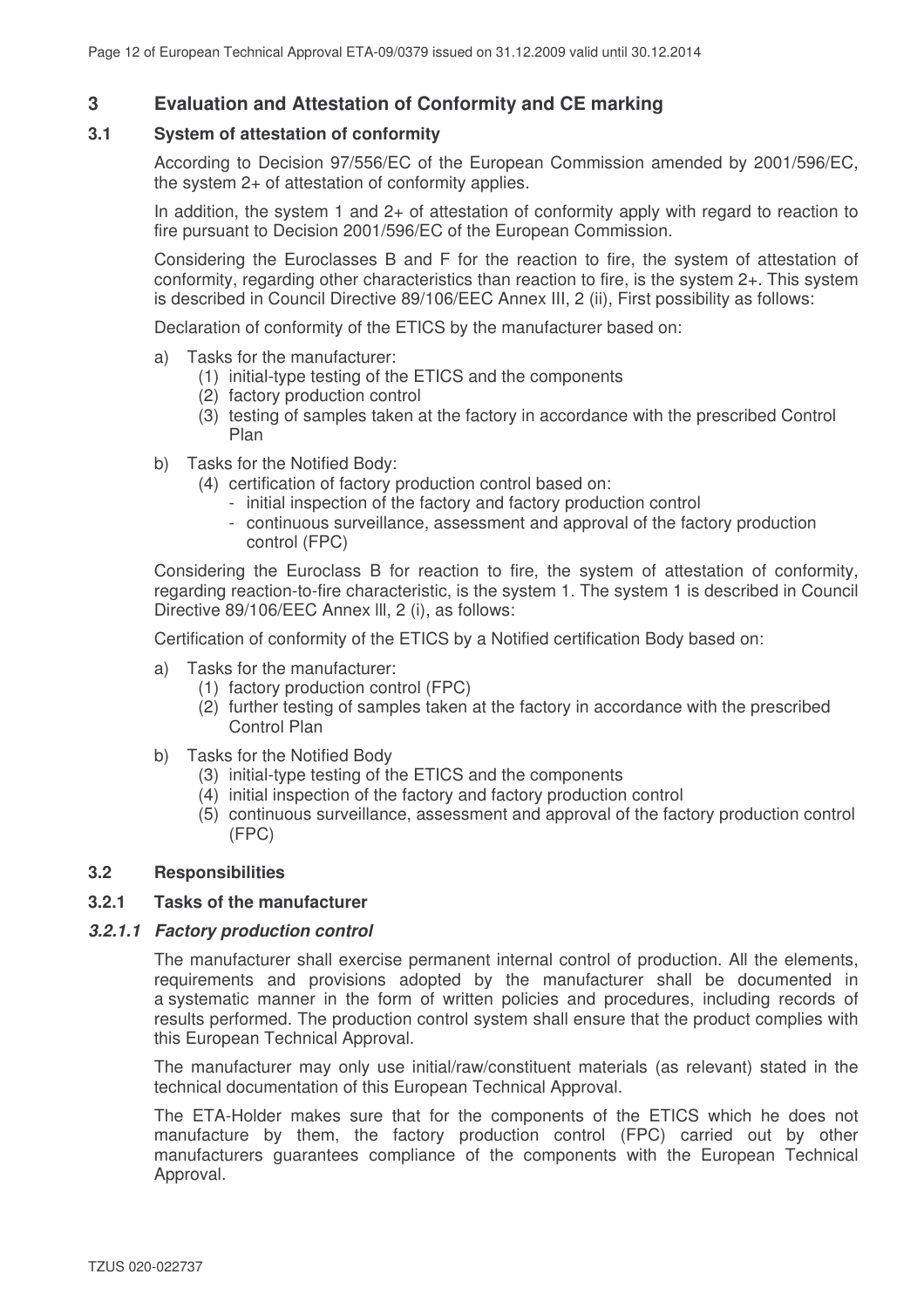The factory production control (FPC) and the provisions taken by the ETA-Holder for components not manufactured by them shall be in accordance with the Control Plan<sup>6</sup> relating to the European Technical Approval which is a part of the technical documentation of this European Technical Approval. The Control Plan<sup>6</sup> is laid down within the context of the factory production control system operated by the manufacturer and deposited at the Technical and Test Institute for Construction Prague.

The results of the factory production control shall be recorded and evaluated in accordance with the provisions of the Control Plan<sup>6</sup>.

#### *3.2.1.2 Other tasks of the manufacturer*

The manufacturer shall contractually involve a body (bodies) which is (are) notified for the tasks referred to in section 3.1 in the field of the ETICS in order to undertake the actions laid down in section 3.3. For this purpose, the Control Plan referred to in sections 3.2.1.1 and 3.2.2 shall be handed over by the manufacturer to the notified body or bodies involved.

For initial type testing (in case of the system 2+), the results of the tests carried out as a part of the assessment for the European Technical Approval can be used unless there are any changes to the production line or the plant. In such cases, the necessary initial type testing has to be agreed between the TZÚS Prague, s.p. and the Notified Bodies involved.

The manufacturer shall make a EC declaration of conformity stating that the construction product complies with the provisions of the European Technical Approval. The initial typetesting mentioned above could be taken over by the manufacturer for this declaration.

## **3.2.2 Tasks of the Notified Bodies**

The notified body (bodies) shall carry out the:

• initial type-testing of the product (for system 1)

The results of the tests carried out as a part of the assessment for the European Technical Approval can be used unless there are any changes to the production line or the plant. In such cases, the necessary initial type testing has to be agreed between the TZÚS Prague, s.p. and the Notified Bodies involved.

• initial inspection of factory and of factory production control (FPC)

The Notified Body shall ascertain that, in accordance with the Control Plan<sup>6</sup>, the factory (the employees and the equipment in particular) and the factory production control (FPC) are suitable to ensure continuous and proper manufacture of the components according to the specifications mentioned in clause 2 of this ETA.

- continuous surveillance, assessment and approval of the factory production control (FPC) The Notified Body shall conduct surveillance in the factory:
	- − at least twice a year. If agreed between the Technical and Test Institute for Construction Prague and the Notified Body involved, this frequency can be reduced to once a year after a probative period

or

− at least once a year for surveillance of this manufacturer having a factory production control system (FPC) complying with EN ISO 9001 covering the manufacture of the ETICS components.

It has to be verified that the system of the factory production control and the specified automated manufacturing process are maintained taking the Control Plan<sup>6</sup> into account.

These tasks shall be performed in accordance with the provisions laid down in the Control Plan<sup>6</sup> relating to the European Technical Approval.

 $6$  The control plan is deposited at the Technical and Test Institute for Construction Prague and is handed over only to the notified bodies involved in the conformity attestation procedure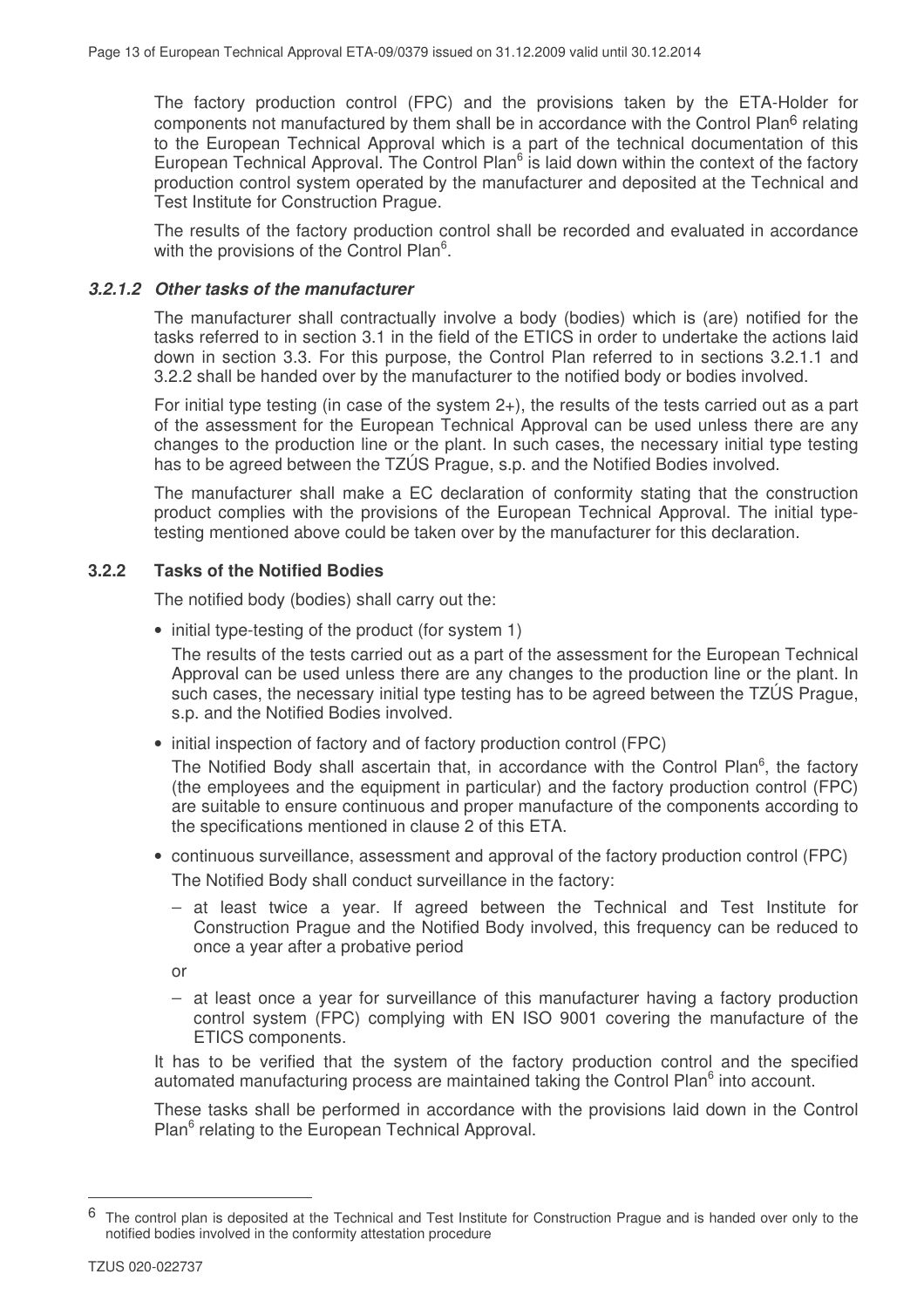The Notified Body (Bodies) shall retain the essential points of its (their) actions mentioned above and present the results obtained and conclusions drawn in (a) written report (reports).

- In the case of the AoC system 1 The notified body involved by the manufacturer shall issue an EC certificate of conformity of the product certifying conformity with the provisions of this European Technical Approval.
- In the case of the AoC system 2+ The notified body involved by the manufacturer shall issue an EC certificate of conformity of the factory production control (FPC) certifying conformity with the provisions of this European Technical Approval.

When the provisions of the European Technical Approval and the Control Plan<sup>6</sup> are no longer fulfilled, the Notified Body shall withdraw the certificate of conformity and inform the Technical and Test Institute for Construction Prague without undue delay.

## **3.3 CE marking**

The CE marking shall be affixed either on the product itself, on a label attached to it, on its packaging or on the commercial documents accompanying the components of the ETICS. The letters « CE » shall be followed by the identification number of the Notified Body involved and accompanied by the following additional information:

- name or identification mark and address of the ETA-Holder
- the last two digits of the year in which the CE marking was affixed
- number of the EC certificate of Factory Production Control (FPC) (system 2+)
- number of the EC certificate of conformity of the ETICS (system 1)
- number of the European Technical Approval
- the ETICS trade name
- number of the ETAG

## **4 Assumptions under which the fitness of the product for the intended use was favourably assessed**

## **4.1 Manufacturing**

The European Technical Approval is issued for the ETICS based on the agreed data/information deposited at the Technical and Test Institute for Construction Prague which identify/identifies the ETICS that has been assessed and judged. Any changes to the ETICS or production process which could result in this deposited data/information being incorrect should be notified to the Technical and Test Institute for Construction Prague before the changes are introduced. TZÚS Prague, s.p. shall decide whether or not such changes can affect the ETA and consequently the validity of the CE marking based on the ETA and if so whether further assessment or alterations to the ETA is necessary.

The components of the ETICS shall correspond to the products being subject to the approval tests as far as their composition and manufacturing process are concerned.

## **4.2 Installation**

## **4.2.1 General**

It is the ETA-Holder's responsibility to provide the interested persons with the information about the design and application of the ETICS. This information can be given in the form of technological procedures and copies of the relevant parties of the ETA. In addition, all the data concerning the execution of product shall be clearly indicated on the packaging and/or the enclosed instruction sheets using one or several illustrations.

In any case, the usage of the product shall comply with the national regulations and particularly those concerning fire resistance, structural analysis including wind load resistance and structural physics.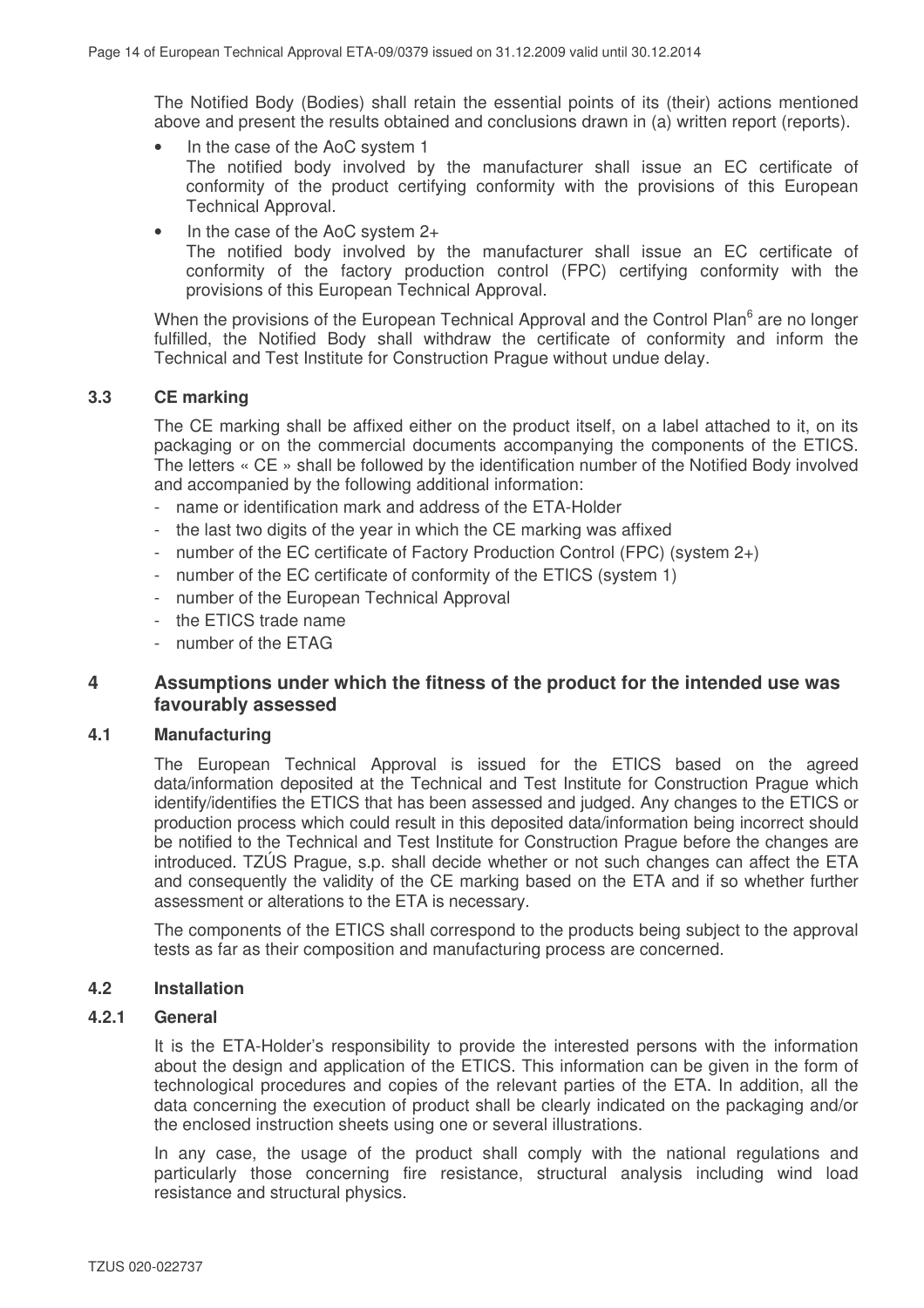Only the components described in clause 1.1 of properties according to clause 2 of this ETA can be used for the ETICS.

The requirements given in ETAG 004, chapter 4 and chapter 7 have to be considered.

#### **4.2.2 Design**

For the bonded ETICS, the minimal bonded surface and method of bonding must comply with the ETICS properties (see Section 2.1.8.1 of this ETA) as well as the national regulations. The ETA-Holder specifies the minimal bonded surface of 40 % for the partially bonded ETICS with supplementary fixing.

For mechanically fixed ETICS with supplementary bonding, the choice and the number of anchors shall be determined considering:

- the design wind load suction and the national regulations (taking the national safety factors, the design rules, ... into account)
- the characteristic pull–out resistance of the anchors off the considered substrate (see the installation parameters – effective anchorage, characteristic resistance ... – in the ETA of the anchors)
- safety in use of the ETICS (Art. 2.2.8) according to the method of fixing

## **4.2.3 Execution**

It should be done by trained workers only.

The recognition and preparation of the substrate as well as the generalities about the execution of the ETICS shall be carried out in compliance with:

- Chapter 7 of ETAG No. 004, with compulsory removal of any existing paint finishes and any organic renders
- the national regulations in force

The particularities in execution linked to different methods of fixing and application of the rendering system shall be handled in accordance with the ETA-Holder prescriptions. In particular, it is necessary to comply with the quantities of the rendering applied, the thickness regularity and the drying periods between two layers.

## **5 Indication to the manufacturer**

#### **5.1 Packaging, transport and storage**

Packaging of the components has to be such that the products are protected from moisture during transport and storage unless other measures are foreseen by the manufacturer for this purpose.

The components have to be protected against damage.

It is the responsibility of the manufacturer(s) to ensure that these provisions are easily accessible to the employees concerned.

#### **5.2 Use, maintenance, repair**

The finishing coat shall be normally maintained in order to fully preserve the ETICS's performances.

Maintenance includes at least:

- repairs of localised damaged areas due to accidents
- the aspect maintenance with products adapted and compatible with the ETICS (possibly after washing or ad hoc preparation).

Necessary repairs should be done as soon as possible.

It is important to carry out maintenance using readily available products and equipment, without causing any damage to the appearance.